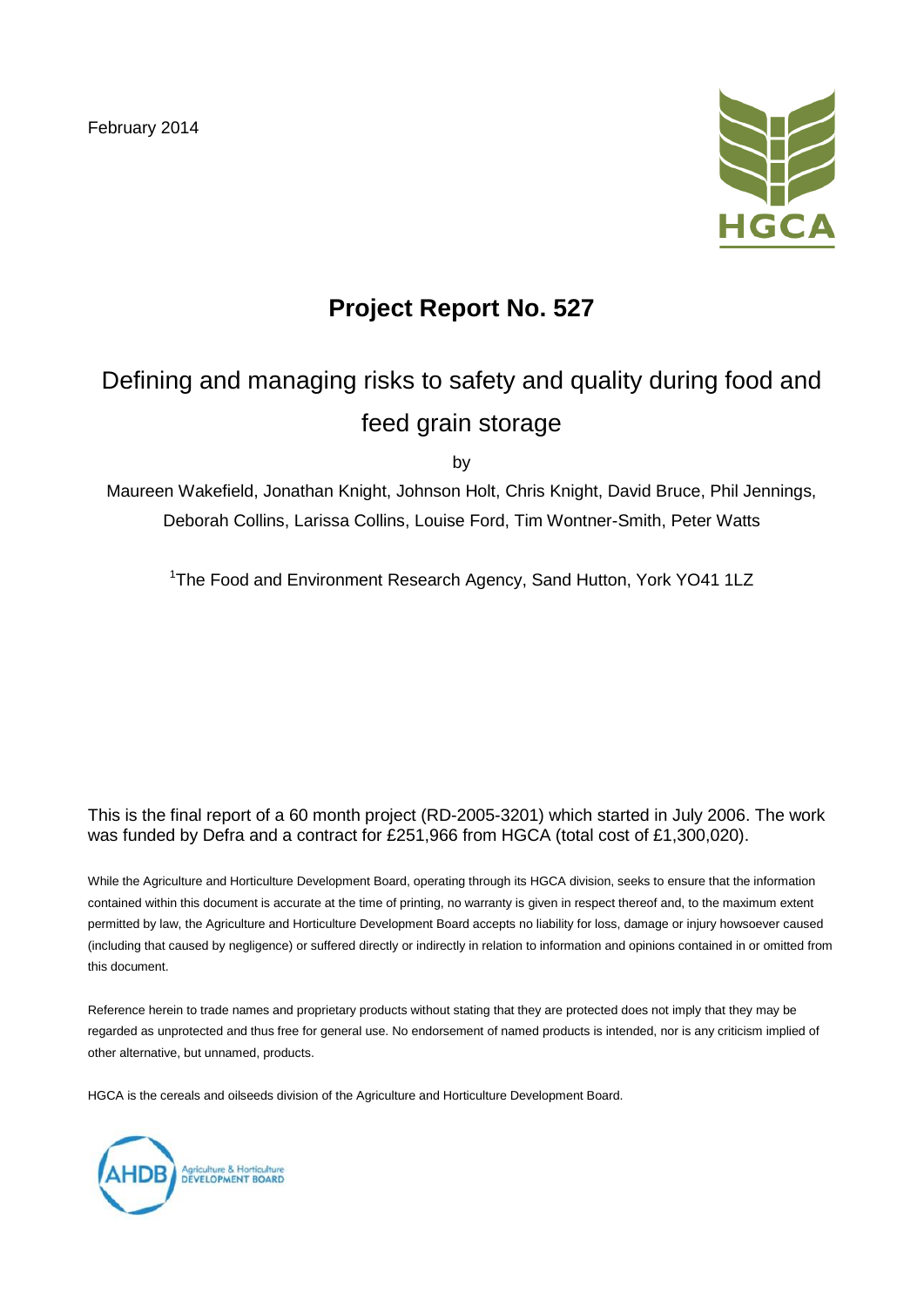#### **CONTENTS**

| 1. |        |                                                                                     |  |  |
|----|--------|-------------------------------------------------------------------------------------|--|--|
| 2. |        |                                                                                     |  |  |
|    | 2.1.   | Objective 1: To minimise the risks from mycotoxin-forming storage fungi 6           |  |  |
|    | 2.2.   | Objective 2: To assess and minimise the risks from the occurrence of                |  |  |
|    |        |                                                                                     |  |  |
|    | 2.3.   | Objective 3: To examine the interaction of mycotoxins, presence of                  |  |  |
|    |        |                                                                                     |  |  |
|    | 2.4.   | Objective 4: Validation of the integrated approach by using data from               |  |  |
|    |        | quantitative hazard analysis to produce new guidelines on best storage practice 14  |  |  |
|    | 2.5.   |                                                                                     |  |  |
| 3. |        |                                                                                     |  |  |
|    | 3.1.   |                                                                                     |  |  |
|    | 3.2.   | Objective 1: To minimise the risks from mycotoxin-forming storage fungi 17          |  |  |
|    | 3.2.1. |                                                                                     |  |  |
|    | 3.2.2. | Step 1.2 Effectiveness of current hygiene measures in the empty store  28           |  |  |
|    | 3.2.3. | Step 1.3 Impact of current storage practices on OTA presence in stored grain32      |  |  |
|    | 3.2.4. |                                                                                     |  |  |
|    | 3.3.   | Objective 2: To assess and minimise the risks from the occurrence of                |  |  |
|    |        |                                                                                     |  |  |
|    | 3.3.1. |                                                                                     |  |  |
|    | 3.3.2. |                                                                                     |  |  |
|    | 3.3.3. |                                                                                     |  |  |
|    | 3.3.4. |                                                                                     |  |  |
|    | 3.4.   | Objective 3: To examine the interaction of mycotoxins, presence of                  |  |  |
|    |        |                                                                                     |  |  |
|    | 3.4.1. |                                                                                     |  |  |
|    | 3.4.2. | Step 3.2 Arthropods as vectors of mycotoxin-producing fungi 155                     |  |  |
|    | 3.4.3. |                                                                                     |  |  |
|    | 3.5.   | Objective 4: Validation of the integrated approach by using data from a             |  |  |
|    |        | quantitative hazard analysis to produce new guidelines on best storage practice 164 |  |  |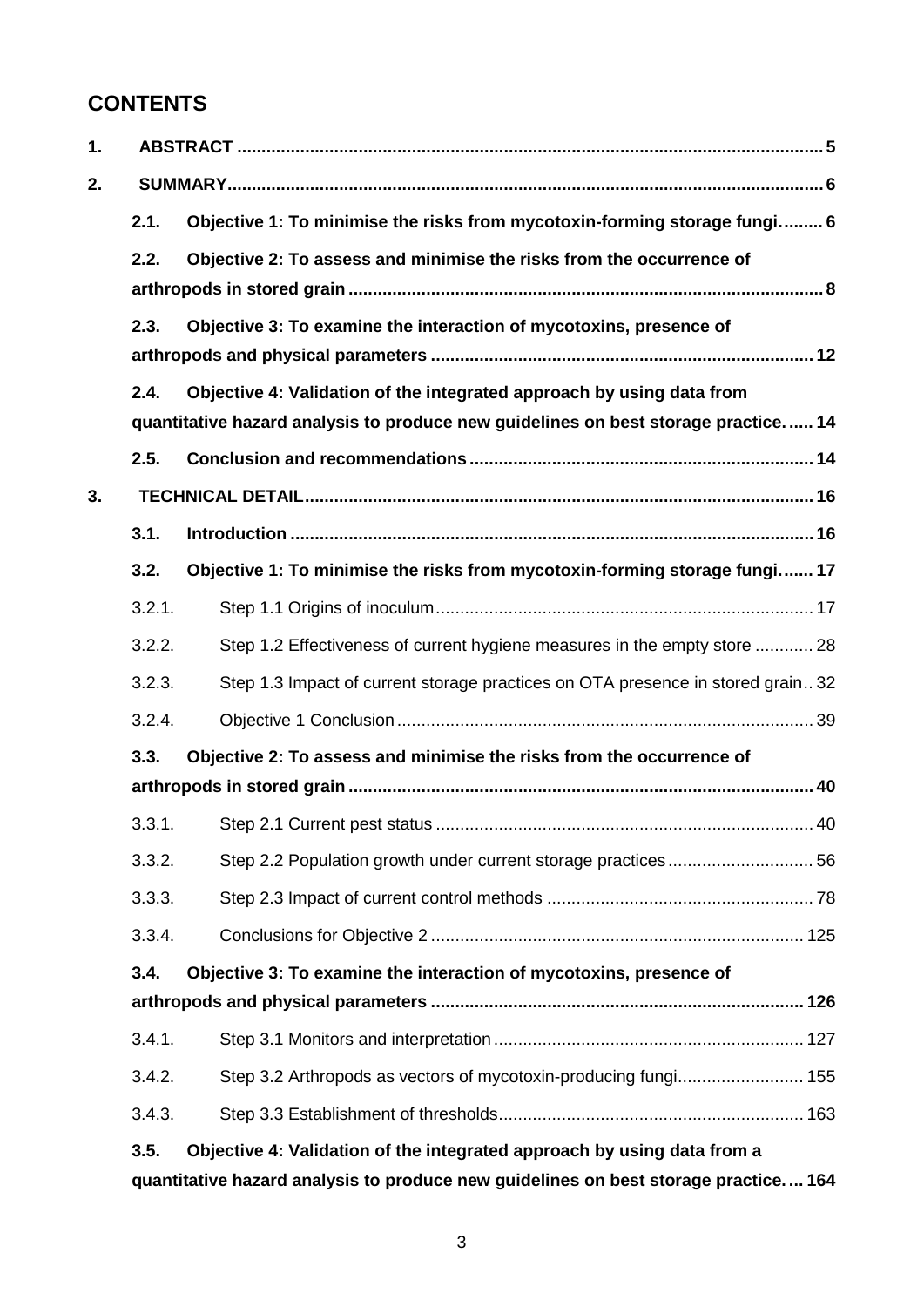| 3.5.1. | Step 4.1 Defining assessment and management of risk using an HACCP |  |
|--------|--------------------------------------------------------------------|--|
|        |                                                                    |  |
| 3.5.2. |                                                                    |  |
|        |                                                                    |  |
|        |                                                                    |  |
|        |                                                                    |  |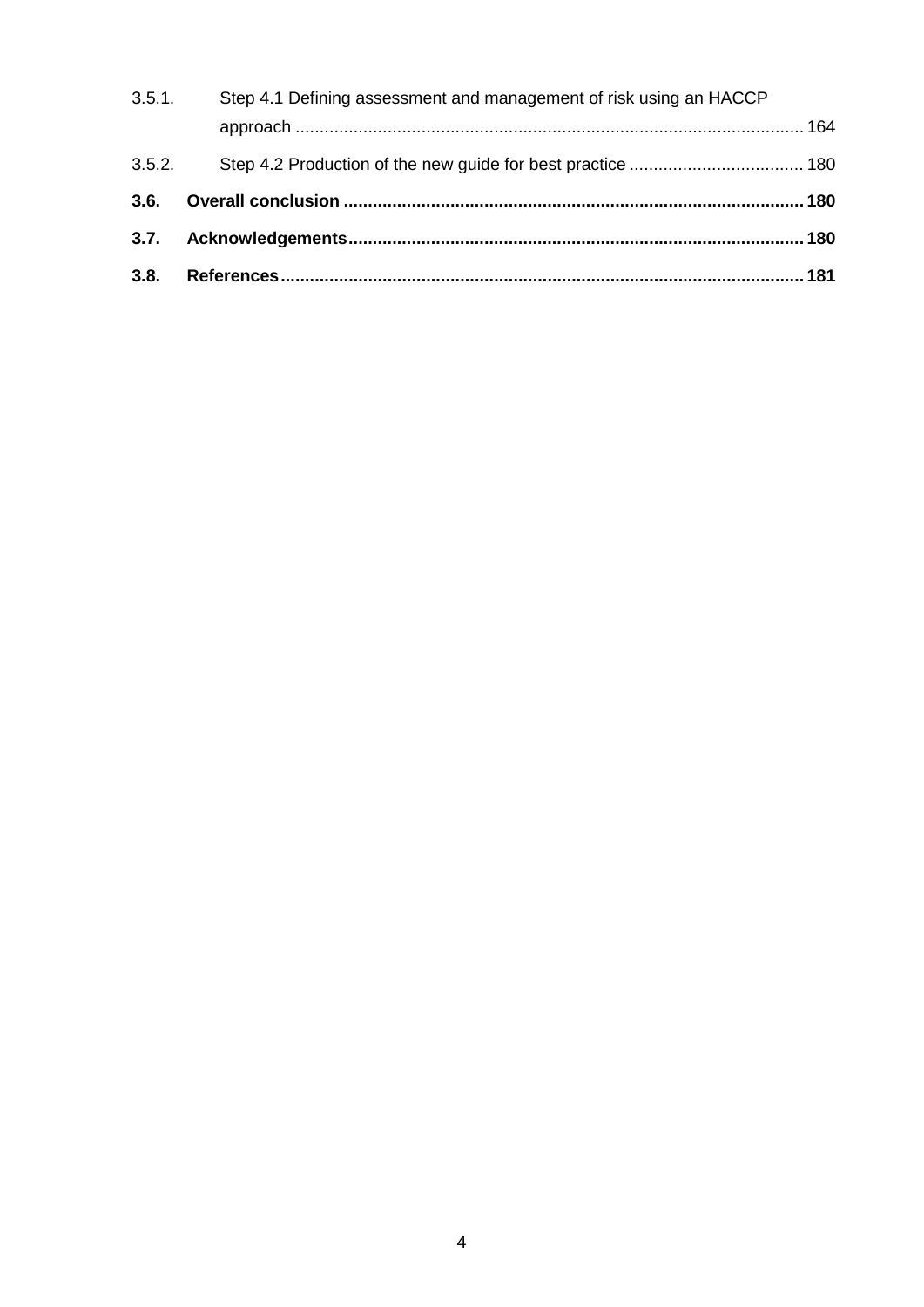#### **1. ABSTRACT**

A key area of importance in protecting the grain supply chain from farm to consumer is good grain storage. Hazards in grain storage include fungi that can produce mycotoxins, and stored product insects and mites. All of these have the potential to reduce quality below acceptable standards for food hygiene. The overall objective of this project was to establish best practice for the UK storage industry, based on a hazard analysis and critical control point (HACCP) approach, to identify and prevent or control the risks associated with grain storage.

Key findings from the project are:

- *Penicillium verrucosum* is found frequently in UK grain stores. Conveyer systems and combine harvesters may harbour high levels of *Penicillium verrucosum.*
- Hygiene measures, in general, reduce the amount of inoculum present.
- *Penicillium verrucosum* is able to develop in the upper grain surface in the winter months, but a broader survey is required to determine the extent of this.
- Resistance to pirimiphos-methyl in *Oryzaephilus surinamensis* and *Acarus siro* populations is widespread. For *O. surinamensis* this may not result in a control failure, but control failure is possible for *A. siro* populations. Maintaining the correct physical conditions in the store is therefore important.
- Population growth models have been produced for two insect species on wheat and barley and three mite species on wheat, barley and oilseed rape. These models are likely to be the best that are currently available.
- The setting of the differential thermostat was the most important element in determining whether cooling was successful and for how many hours the fan had to be run. A 3°C diffstat setting was significantly more successful than a setting of 5°C. The current airflow recommended for cooling, 10  $m^3$ /(h.tonne wet matter), was found to be optimal for cooling.
- Interpretation of insect trap catch is a very difficult area and complex models would be needed to fully elucidate this. However, the findings reinforced the need for monitoring for insect presence both at the surface and just below the surface.
- The ability of insects and mites to vector *P. verrucosum* illustrates the interactions between the various hazards likely to be encountered in UK stores and the importance of monitoring and establishing thresholds for control actions to reduce the risk.

The findings from this project and the HACCP approach developed were used for the production of a new Grain Storage Guide. The new guide, based on an HACCP approach, was launched in October 2011 with 30,000 copies produced. It is available electronically on the HGCA website [\(www.hgca.com\)](http://www.hgca.com/) together with a more detailed description of the HACCP approach.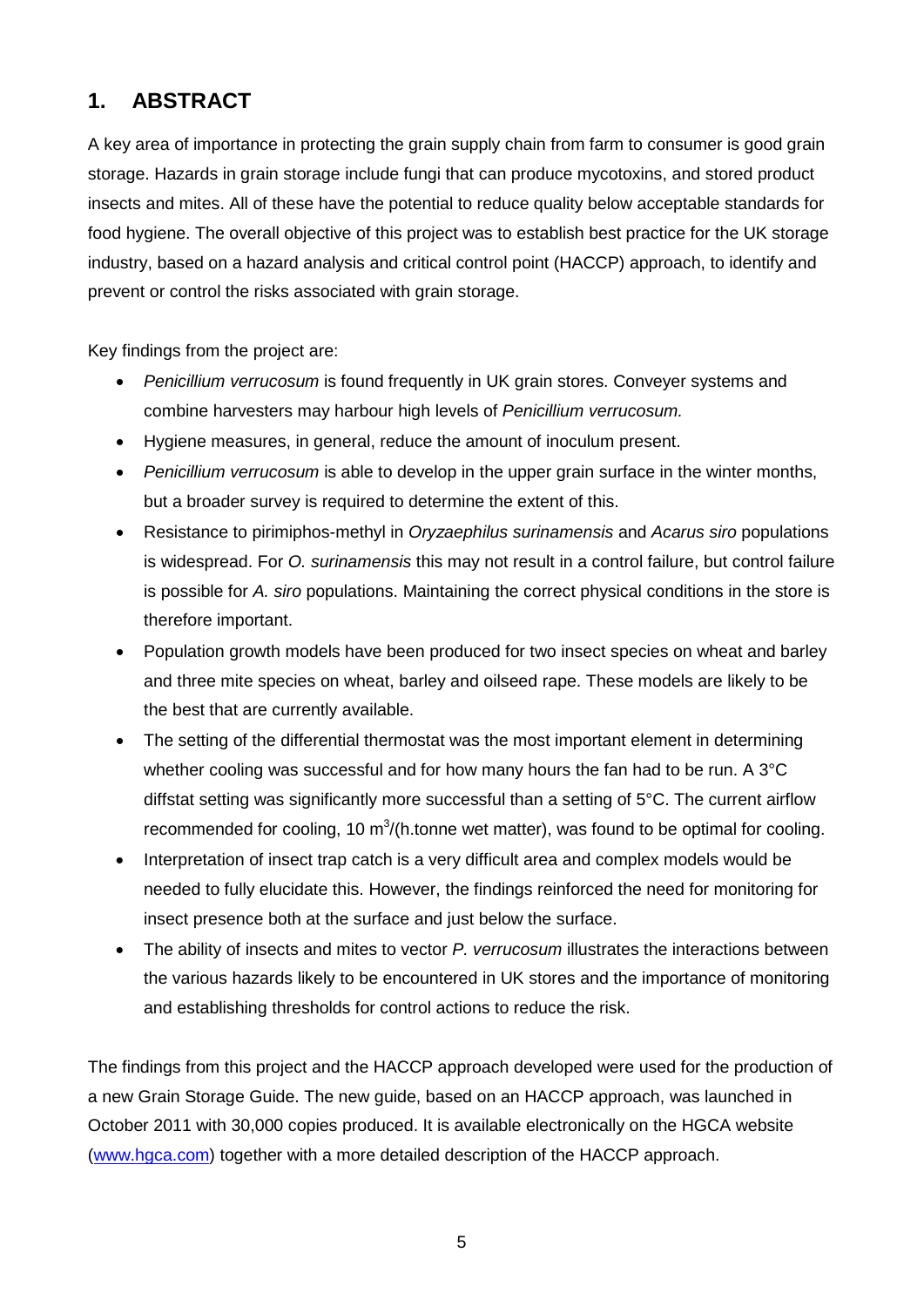#### **2. SUMMARY**

Whilst much is known about good storage practice there are a number of fundamental areas in which we have insufficient knowledge to properly assess the risk in order to fully protect the supply chain. Best practice for cereal storage is based on the HGCA Grain Storage Guide (second edition), but this is not defined by robust risk assessment, is organised by individual threats and hence does not provide quantitative guidance for good control of hazards. Application of a Hazard Analysis Critical Control Points (HACCP) approach to the grain storage process, together with consultations across the industry, highlighted gaps in knowledge for the assessment of risk at all stages of the grain storage process. The overall objective of this project was to establish best practice for the UK storage industry, based on an HACCP approach, and including evaluation of current and possible future scenarios, to identify and prevent or control the risks associated with grain storage. This was achieved through four key objectives:

- Objective 1: Minimise the risks from mycotoxin-forming storage fungi the output of this objective defined best practice with regard to storage mycotoxins.
- Objective 2: Minimise the risks from storage arthropods the output of this objective defined best practice to prevent and control arthropod infestation.
- Objective 3: Define the interaction of presence of ochratoxin A (OTA), presence of arthropods and physical parameters – the output of this objective defined action thresholds for best practice for the combined risk of mycotoxins and arthropods.
- Objective 4: Validate and demonstrate effectiveness of approach the output from this objective was a scientifically validated guide to best practice for the UK cereal storage industry with clearly identified risks, thresholds and actions.

### **2.1. Objective 1: To minimise the risks from mycotoxin-forming storage fungi.**

The presence of *Penicillium verrucosum* in UK stores was established through sampling of different areas of a store to determine the areas that harbour *P. verrucosum* and could as a result contribute to grain contamination. In addition, a number of grain samples were collected in the field and additional samples taken during transfer to the store to see whether it was possible to determine at what stage in the process contamination of grain by *P. verrucosum* occurred.

*Penicillium verrucosum* was present in at least one sample in 68% of the stores tested (19 premises in total), with 67% of all samples received containing *P. verrucosum*. Samples were obtained from areas within 1) Floor stores/floors/bins 2) Elevators/conveyors 3) Outlet spouts/tops of conveyors 4) Aeration systems/air filters 5) Others – separators, wall etc. *Penicillium*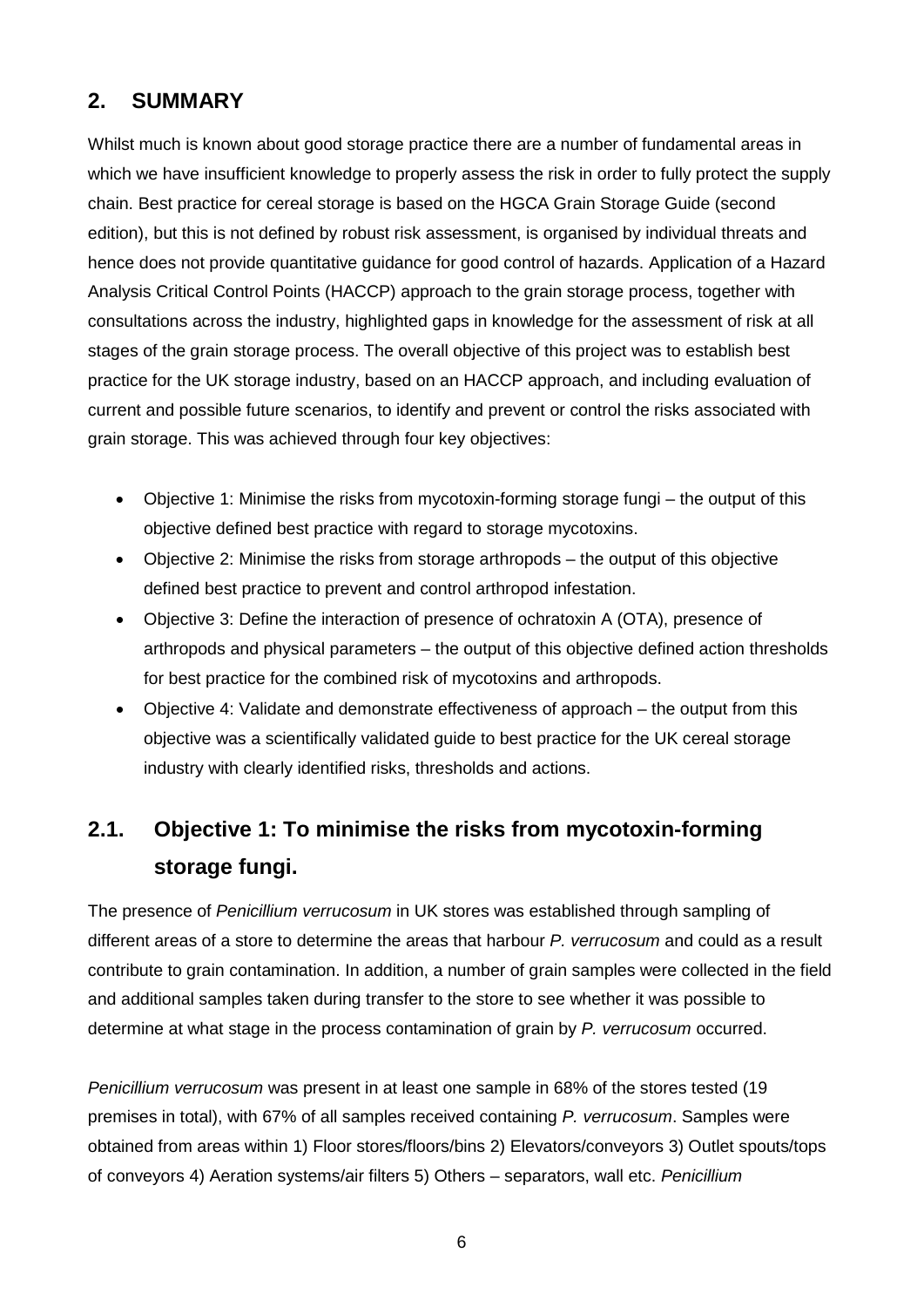*verrucosum* was detected in all five of the broad categories outlined with the highest levels found in samples taken from store elevators/conveyors.

As part of general storage procedures various hygiene measures are used within the fabric of the building and on equipment prior to grain entering the store. Investigation of how different hygiene methods affect levels of *P. verrucosum* was achieved in two ways, firstly using the controlled conditions of a trial in a flat store in the experimental grain storage facility at The Food and Environment Research Agency (Fera) and secondly through sampling farm and commercial stores pre- and post-cleaning.

The trial carried out in the Fera store showed that the level of *P. verrucosum* in a store can be effectively reduced through sweeping and that levels could be further reduced by the application of a disinfectant (in this case Sorgene 5). The disinfectant used in this trial was not effective when trialled without a sweeping pre-treatment potentially due to organic matter on the store floor inactivating the peroxygen active ingredients.

For the farm and commercial stores, sweeping was the main form of cleaning used at all sites where both pre- and post-cleaning samples were taken. Overall, cleaning gave a reduction in *P. verrucosum* with the count reducing from 8.7x10<sup>4</sup> cfu/ml pre-clean to 1.5x10<sup>4</sup> cfu/ml post-clean. However, the *P. verrucosum* count was only reduced on 6 of the 11 sites and was actually found to increase on the other 5 sites. The counts of other storage moulds followed a similar pattern to the counts for *P. verrucosum*, with cleaning the store reducing the levels of a number of other toxin producing species such as *Aspergillus ochraceus, A. niger* and *A. flavus*. The areas which appeared to benefit most from cleaning were floors, elevators and combine harvesters.

Laboratory and farm scale experiments were conducted on the extent to which moisture translocation and uptake of atmospheric moisture during the winter make contributions to the fungal and mycotoxin load. Samples were initially obtained from 20 stores. Second samples were obtained from 13 of these stores and a third sample from 10 stores. Moisture contents increased between the first and third samplings in six out of the 10 stores. The moisture content in the surface layer of grain in some of the stores reached levels that would permit growth of *P. verrucosum*. Due to the different times at which the samples were taken in each of the stores, interpretation and analysis of the results is difficult. A greater number of stores and a more rigorous sampling program would be needed to provide robust evidence, which increases in the moisture content in the surface layer of grain permits growth of *P. verrucosum.* However, the results indicate that the moisture content in the surface layer does reach levels that would permit growth of the fungus, if it is present.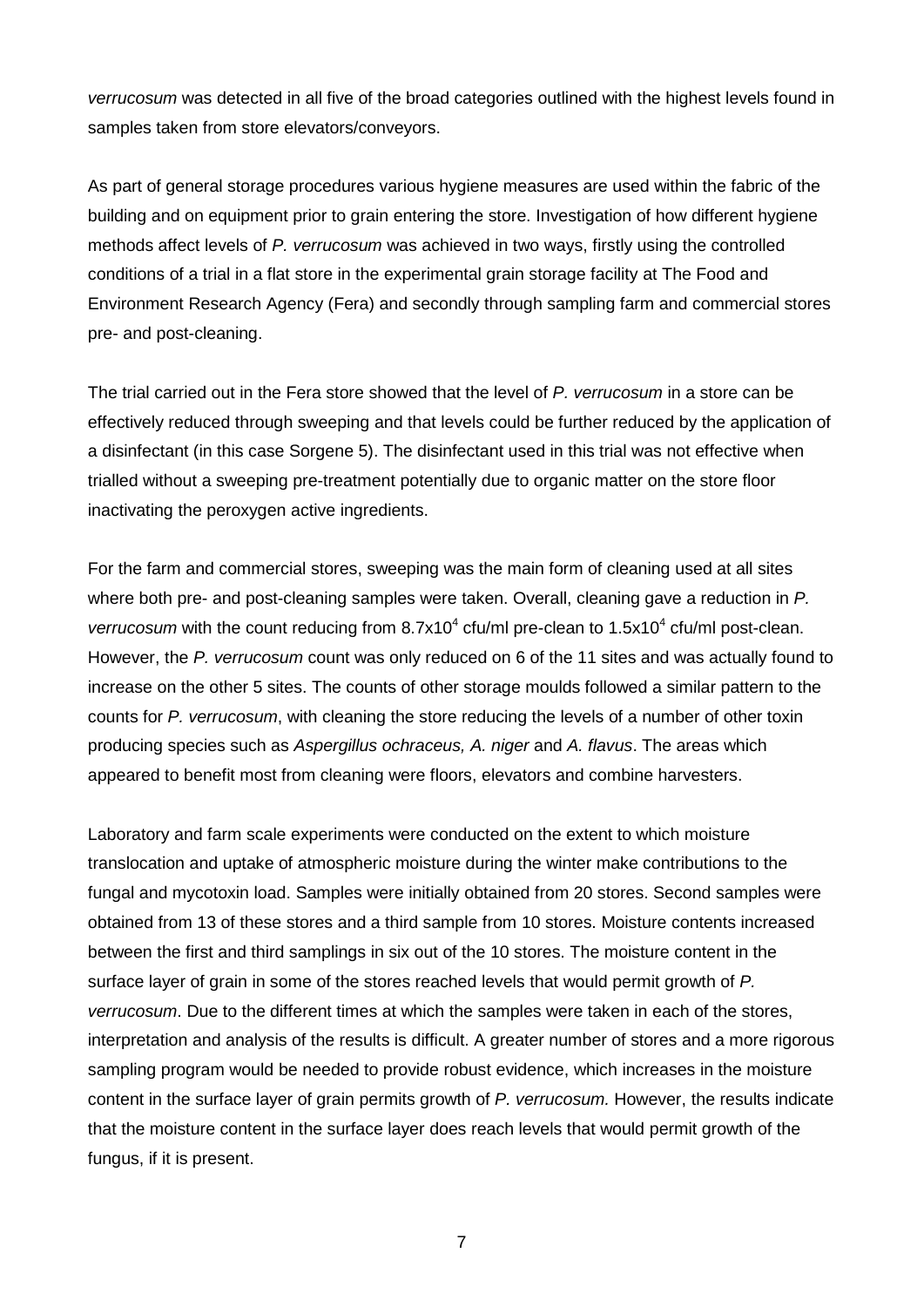The risk associated with extending the safe storage period by aeration of damp grain held in temporary storage was also assessed. This was a laboratory study, which monitored the levels of *P. verrucosum* and ochratoxin A in grain stored for different periods of time at two different temperatures, 15°C and 30°C and three different moisture contents, 18, 20 and 22%. The temperatures represent those likely to be found in ventilated bulks (15°C) and in newly harvested or heating grain (30°C).

The moisture content of the grain decreased over the duration of the experiment and this was particularly the case for samples held at 30°C. This needs to be considered when interpreting the results. Levels of P. verrucosum increased by a factor of  $10^2 - 10^3$  above the initial inoculum level in all treatments with grain at 22% m.c. at both 15°C and 30°C. High levels of OTA were found in samples at 30°C, 22% m.c. after 8 days. It is likely that these levels could have risen further if the moisture content of the grain had remained at 22% throughout the experiment. In general, the results show that although *P. verrucosum* grows and may produce OTA at 15°C, this happens more slowly than at 30°C. The results were compared to a previous model for OTA production, which has been validated by drying experiments in HGCA project 3133, where it was concluded that a safety factor of 2.0 was justified. At 30°C, 18, 20 and 22% m.c., the data from the laboratory test is compatible with this model. However, at 15°C, the data show that OTA production occurred at times far shorter than the model predicts. For example, if we examine the result at 15°C, 22% m.c., OTA production occurred in <4 days, whereas the model predicts 52 days. The main difference between the laboratory experiment reported here, and the experiments used to develop the model and the drying experiments in HGCA project 3133, is that the latter two used an airflow, but there was no airflow in the laboratory experiment. This could indicate that periods either predrying or during bulk drying when grain is unventilated may pose a greater risk that was previously considered.

#### **2.2. Objective 2: To assess and minimise the risks from the occurrence of arthropods in stored grain**

Storage insects and mites invade freshly-harvested grain from residues and harbourages within the grain store where they subsist between harvests. There is anecdotal evidence for an apparent change in pest status of certain species, but there has been no survey of their occurrence in UK stores since 1987–9. A limited information gathering exercise was undertaken to establish the insect and mite species present and their abundance in both empty stores and stored grain bulks. The involvement of partners representing different areas of the grain storage industry ensured that a variety of representative storage and processing premises were used. Primary beetle pests (those that cause serious and damaging infestation) i.e. *Oryzaephilus, Cryptolestes, Sitophilus, Tribolium* and *Rhyzopertha* were found in 18.3% of the samples. Secondary beetle pests (those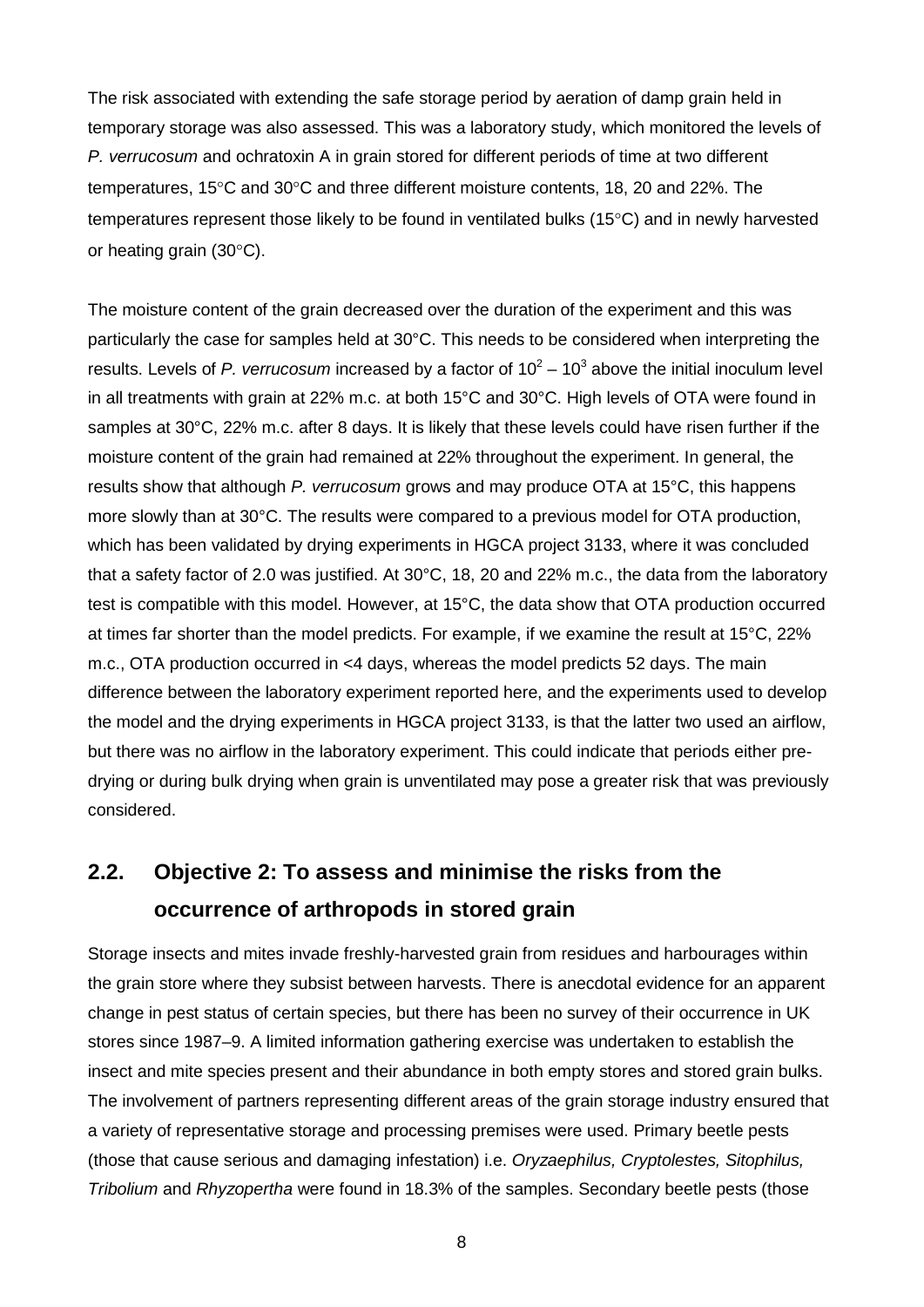associated with mould or poor hygiene) i.e. *Ahasverus* and Ptinidae were found in 7.9% of the samples. Ptinids were found in 5.4% of the samples. Psocids were found in 34.6% of the samples.

The number of mites found in traps from a single premise ranged from one mite to in excess of 2500. Representative mites were taken from the traps for identification to species level. The most commonly occurring species was *Acarus siro,* which was present at 13 of the 23 premises. This was followed by *Tyrophagus palmarum* at 12 premises, *Lepidoglyphus destructor* at 8, *Tyrophagus longior* at 7, *T. putrescentiae* at 3, *Acarus gracilis* at 3, *Glycyphagus domesticus* at 2 and *T. similis*  at 1 premise.

The resistance status of stored product pests in the UK has not been established for over 10 years, and with changing pesticide use, considerable changes are possible. We report here on the results of resistance testing of field populations of the saw-toothed grain beetle *Oryzaephilus surinamensis*  and the flour mite *Acarus siro*. Sixteen populations of *O. surinamensis* were collected from different stores and tested with the discriminating dose of pirimiphos methyl (0.12% pirimiphos methyl in total solvent mixture). The survivors of four of these populations were bred and tested again. All populations, except one, showed resistance/tolerance to the discriminating dose of pirimiphos methyl. For the four populations where the progeny of survivors were tested, there were a greater number of survivors than for the parental population, which confirms resistance. One population was tested on wheat treated with the field dose of pirimiphos methyl. After 7 days, there was 22% survival of adult *O. surinamensis*. After 8 weeks, there was no progeny present, indicating 100% inhibition of the population. This demonstrated that although this population shows a high level of resistance to the discrimination dose, this would not result in a control failure in the field.

Fifteen populations of *Acarus siro* were collected from different stores, and tested with the discriminating dose of pirimiphos methyl (0.11%, equivalent to 15 $\mu$ g/cm<sup>2</sup>). The survivors of thirteen of these populations were bred up and then tested again. Ten (66.7%) of the populations collected were classed as resistant and three (20%) as tolerant. Two populations did not have their resistance status confirmed as the percentage kill in the initial population was akin to the percentage kill seen in the control (susceptible) population. One population was tested using the recommended field dose of pirimiphos methyl to determine if the level of resistance could result in a control failure. The percentage inhibition of this population was less than half that of the susceptible laboratory strain. A large proportion of the mites survived the treatment indicating that this level of resistance could result in a control failure.

This limited study has shown that resistant *O. surinamensis* and *A. siro* populations are widespread in the UK. It would be of benefit to examine the resistance status of other insect and mite species and of other active ingredients that are currently approved. In light of the limited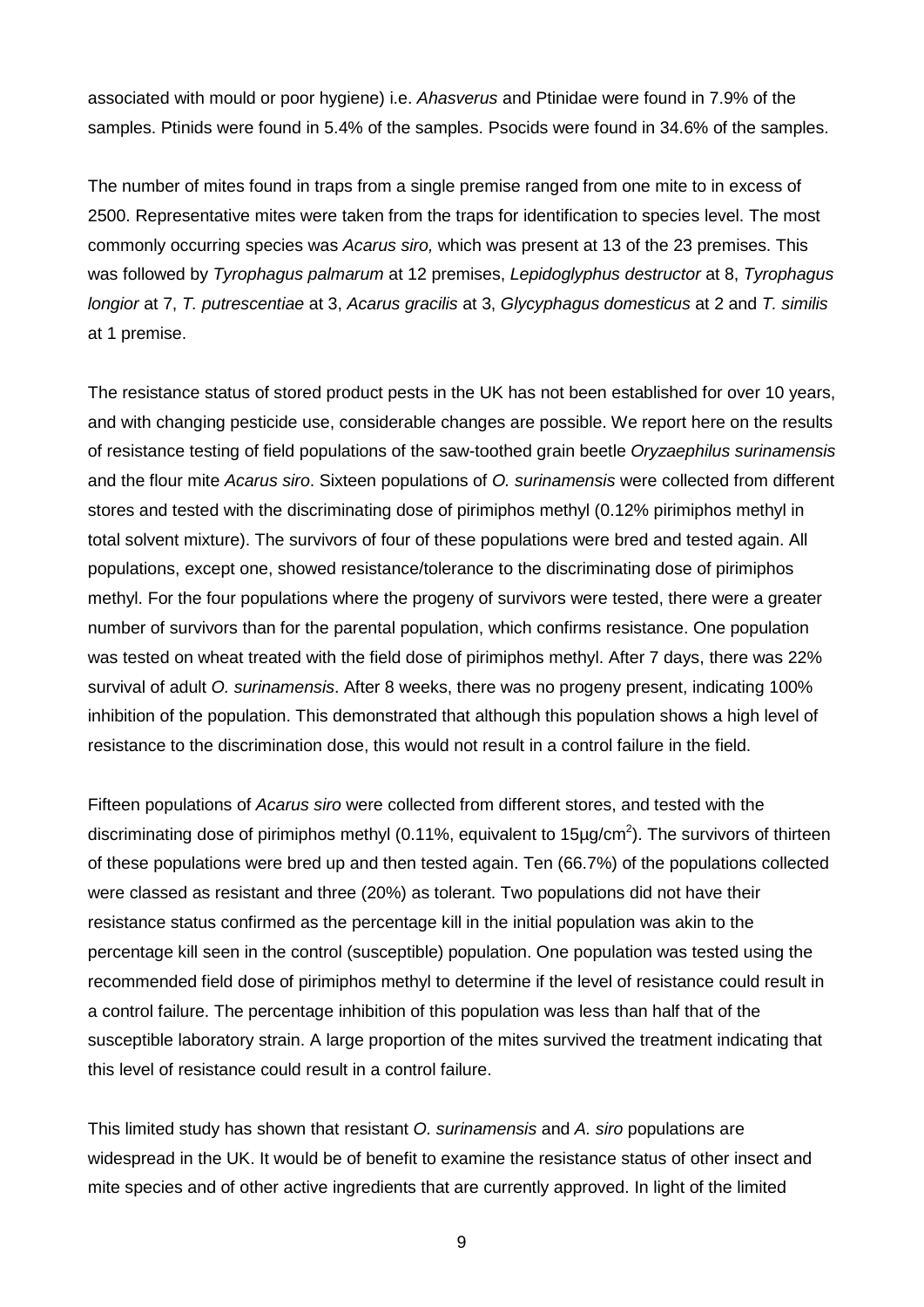number of actives that are currently approved for use in stores, the potential for control failures to chemical treatments and mechanisms that can be used to prevent build up of populations that are multi-resistant requires examination.

Data and models for population growth of two storage insect species and three storage mite species at a range of temperatures and moisture contents on wheat, barley and oilseed were determined. This data is needed to define the potential risks of the presence of storage arthropods.

This study examined population growth of *Oryzaephilus surinamensis* and *Sitophilus granarius* on wheat and barley at eight temperatures (12.5°C, 15°C, 17.5°C, 20°C, 22.5°C, 25°C, 27.5°C and 30°C) and two relative humidities (60% and 70%). Population growth of two species of mites (*Acarus siro* and *Tyrophagus putrescentiae*) on three commodities (wheat, barley and oilseed rape) and at four temperatures (10°C, 15°C, 20°C and 25°C) and three relative humidities (65%, 75% and 85%) was also examined. Laboratory tests were carried out to generate data, which were then used to construct population growth models. The model of *Tyrophagus putrescentiae* and the insect models for *Oryzaephilus surinamensis* and *Sitophilus granarius* are all probably the best available as they are built from a complete and coherent data set for two or three grains; wheat, barley and oilseed rape.

Current best practice recommends that stores are thoroughly cleaned prior to the introduction of the grain. However, there is no information available on the effectiveness of the hygiene measures that are currently used. A limited study was undertaken by farmers and store keepers employing their usual methods for store cleaning to determine the effect on the presence of insects and mites in the store. The results indicate that primary insects and storage mites can be difficult to eradicate from premises by the hygiene measures as undertaken by storekeepers and farmers. The most effective hygiene measure could not be ascertained from this study due to the small sample size. Ideally, a controlled experiment should be undertaken to examine the effectiveness of the various hygiene measures. It is also important to establish the role of resistance, if any, in the presence of primary insect pests and storage mites after pesticide treatment.

In principle, ultraviolet C (UVC) radiation may provide an effective means of combating pest infestations associated with the structure of a building and may serve as a potential new hygiene measure. The aim of these laboratory experiments was to assess the potential of using UVC against major stored product pests. The effect of UVC on egg hatch and laying was determined for two species of beetle and mite pests. The effect on mycotoxin-producing fungi was also evaluated. The experiments demonstrated that UVC is effective at reducing egg hatch in storage pests and spore germination of *P. verrucosum*. However, the doses required to elicit the responses varied greatly with species. The absence of food during treatment had a significantly greater effect on egg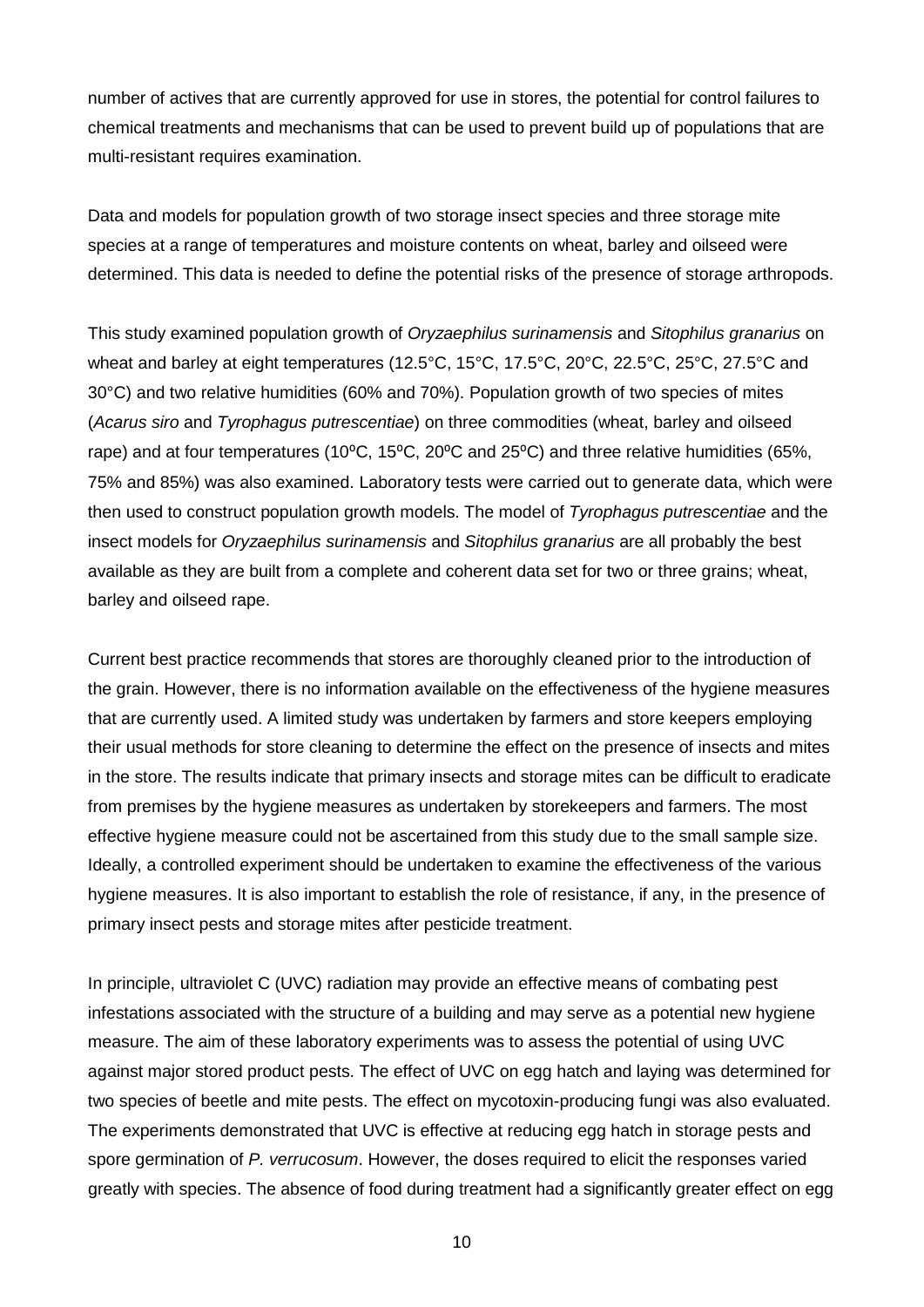hatch than when food was present, indicating that the food protected the eggs from the effects of the UVC. This demonstrates the limited penetrative ability of UVC through substrates and suggests that the treatment would be less effective if food particles, dust and debris were present and also if pests were present within crack and crevices. Practical applications of UVC within a storage environment may, therefore, lie in the treatment of structural and equipment surfaces, such as conveyor systems, as an additional hygiene measure. The costs and safety implications of using UVC should also be considered.

One of the key methods of preventing and minimising the impacts of insect and mite infestation is the use of high and low volume aeration for drying and cooling respectively. Modifications to the simulation program 'Storedry' were implemented to allow it to run simulations of cooling such that various strategies and options for controlling insect pests could be explored. The model for population growth of *O. surinamensis* developed in this project was incorporated to enable the change in concentration of *O. surinamensis* to be predicted over time at each depth in the bed, based on initial concentration and on the temperature and relative humidity at each layer. Once the insect model had been incorporated and tested, Storedry was used to explore the likely time course of insect concentration under a range of initial conditions and of strategies for control of the cooling air. In Phase 1, the risk posed by insects in a typical cooling situation using historic weather records was explored. In Phase 2, a wide ranging examination of the effect of various parameters and strategies was done, again using historic weather records. In Phase 3, the likely effect of climate change on the efficacy of insect control by cooling with ambient air was explored.

Simulation of cooling showed that the setting of the differential thermostat was the most important element in determining whether cooling was successful and for how many hours the fan had to be run. A 3°C diffstat setting was significantly more successful than a setting of 5°C. The airflow recommended in the HGCA Grain Storage Guide for cooling, 10 m<sup>3</sup>/(h.tonne wet matter), was found to be optimal for cooling. Using 75% of this flow reduced cooling success and at 150% of this airflow 35% more energy per tonne was used than at the recommended airflow.

Control of *O. surinamensis* and *Acarus siro* was achieved using any of the cooling treatments simulated. The temperature at which they stopped multiplying was reached quickly enough for the concentration not to rise significantly above the initial value.

Two climate change scenarios and their controls were simulated at one location. Looking at the window 10–40 years ahead and at the 90 percentile change scenario ('very likely'), cooling to end December was successful in only 61% of the 200 years simulated, against 88% of years for the control scenario (baseline historic). Allowing cooling to continue to end February raised the success rate to 95% with a 9% increase in total fan hours being needed compared with control.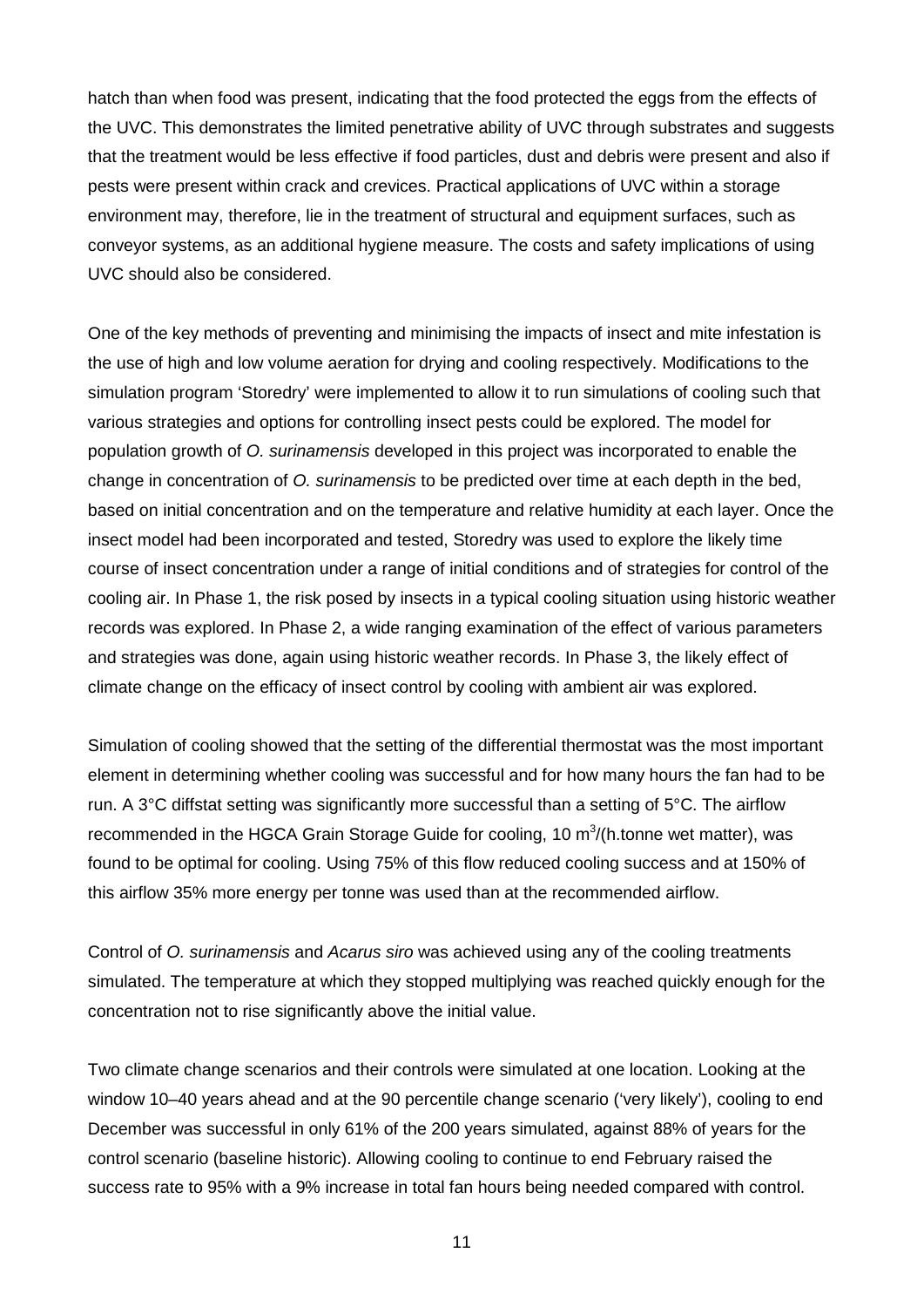With the more severe 50 percentile scenario ('as likely as not'), cooling success reduced from the control of 92% to only 38% by the end of December deadline. Extending the time to end February raised the success rate to 87% of years simulated and required 13.5% more fan time. In both scenarios, *O. surinamensis* was well controlled both in those years where the target was achieved and where it was not. It has not been tested whether control of other species of pest would be achieved.

### **2.3. Objective 3: To examine the interaction of mycotoxins, presence of arthropods and physical parameters**

In this objective, the ability to accurately determine arthropod population through interpretation of trap catch, the development of accurate in-store moisture content assessment and the ability of arthropods to vector mycotoxin-forming fungi were assessed.

Methods for the detection of insect pests have been developed for use in both empty stores and in grain bulks. Currently, although these methods are more sensitive in detecting insects than the sampling methods used previously, it is not possible to relate the number of insects caught in a trap to the level of infestation. This study used both laboratory and large bin scale trials to determine whether such a model could be produced. The study focussed on two species, *O. surinamensis* and *S. granarius*, using pitfall cone (PC™) trap catches.

In the laboratory study, buried traps were a better predictor of population size than surface traps for *O. surinamensis*. There was a significant relationship between moisture content and trap catch. More insects were caught in buried traps at 17% m.c. than at 13% m.c. There was no significant relationship between temperature and trap catch. Surface traps were a better predictor of population size than buried traps for *S. granarius*. There was a significant relationship between moisture content and trap catch. More insects were caught in surface traps at 13% m.c. than at 17% m.c. Temperature was a better predictor than moisture content for buried traps but there was no significant relationship between temperature and trap catch.

In the pilot scale trial, a late harvest due to the weather resulted in mean temperatures recorded during the pilot scale study that were lower than the temperatures used in the laboratory. Temperatures in the grain store fell below 0ºC during a very cold period at the beginning of December 2008. Moisture content of the grain at the surface increased from 13% to approximately 15.5%. The total numbers of insects caught in traps decreased with time. There was considerable variation between bins in the numbers of insects caught. For both species, more insects were caught in surface than in buried traps. There was good agreement between laboratory and grain store data for *O. surinamensis* surface trap catches at both moisture contents, but fewer insects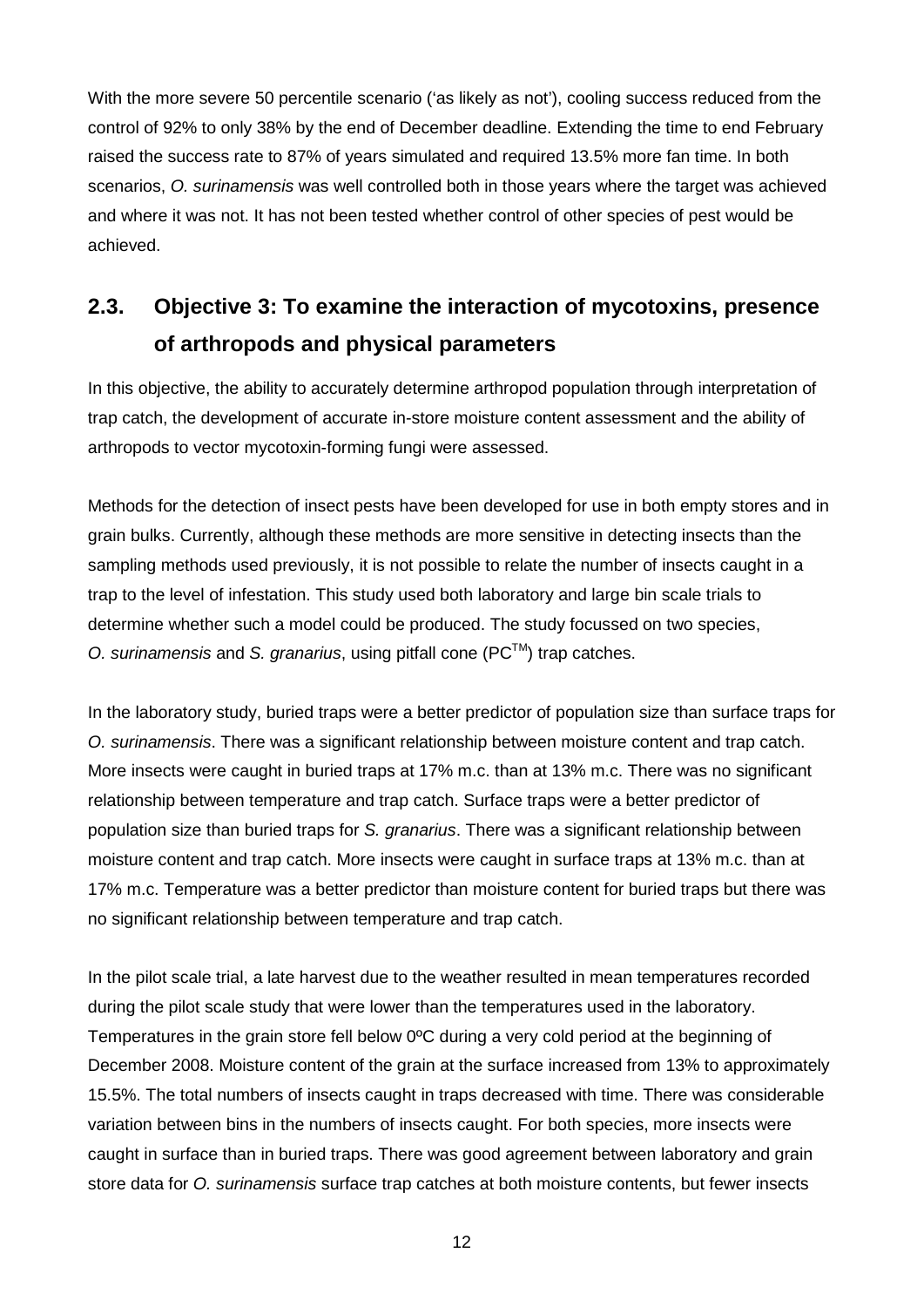than predicted were caught in buried traps. Given that the temperature in the grain store was below 10ºC, fewer insects would have been expected in traps than were caught in the laboratory at 10ºC. More *S. granarius* were caught in surface traps in the grain store than was predicted from the laboratory data. Slightly fewer *S. granarius* were caught in buried traps than was predicted from the laboratory data.

In a second pilot scale trial, carried out with grain temperatures between 15°C and 20°C, there was very little agreement between numbers of insects trapped at each density in the laboratory and in the grain store. In almost every case, more insects were caught in the grain bins than in the laboratory. Slightly more *O. surinamensis* than predicted were caught in both surface and buried traps and slightly more *S. granarius* than predicted were caught in buried traps. Much greater numbers of *S. granarius* than predicted were caught in surface traps. Trap catches were very unevenly distributed across the bins.

In conclusion, from these studies it would appear that trapping cannot be used to give an estimate of population size in large bins of grain. More information about how insect populations move around in grain bulks would be necessary to integrate with this data in order to make such predictions.

The time for which grain can be stored safely is increased by reducing the temperature and moisture content as this reduces the risk of insect and mite development and mycotoxin formation. Monitoring of temperature and moisture content is, therefore, essential for safe storage and marketing of grain and oilseeds. Storecheck RH, an experimental computer controlled grain management system was installed in the Fera grain store by Robydome Ltd. The system was designed to cool the grain in a cost effective manner and to monitor temperature and humidity. The modification of a sensor that could measure humidity was evaluated. Humidity readings from the grain were more variable than expected and moisture contents calculated from probe readings using Integrated Grain Store Manager did not agree with moisture contents determined using the oven method (ISO 712). The probes were, therefore, modified in three different ways in an attempt to improve the humidity readings: 1. a new tip was designed to prevent contamination of the sensor by grain entering the tip; 2. the top of the probes was sealed with silicone to prevent the movement of air; 3. the bottom of the probes was sealed with silicone to prevent the movement of air. Sealed probes settled over the course of 4 days to give steady predictions close to the oven moisture content. This pilot scale trial has established that it is possible to modify existing humidity sensors to reliably predict moisture content of grain. This provides an option for the remote sensing of temperature and moisture content of the grain both in bulks and in bins. This information can be used to provide an early warning of potential risks to the stored grain.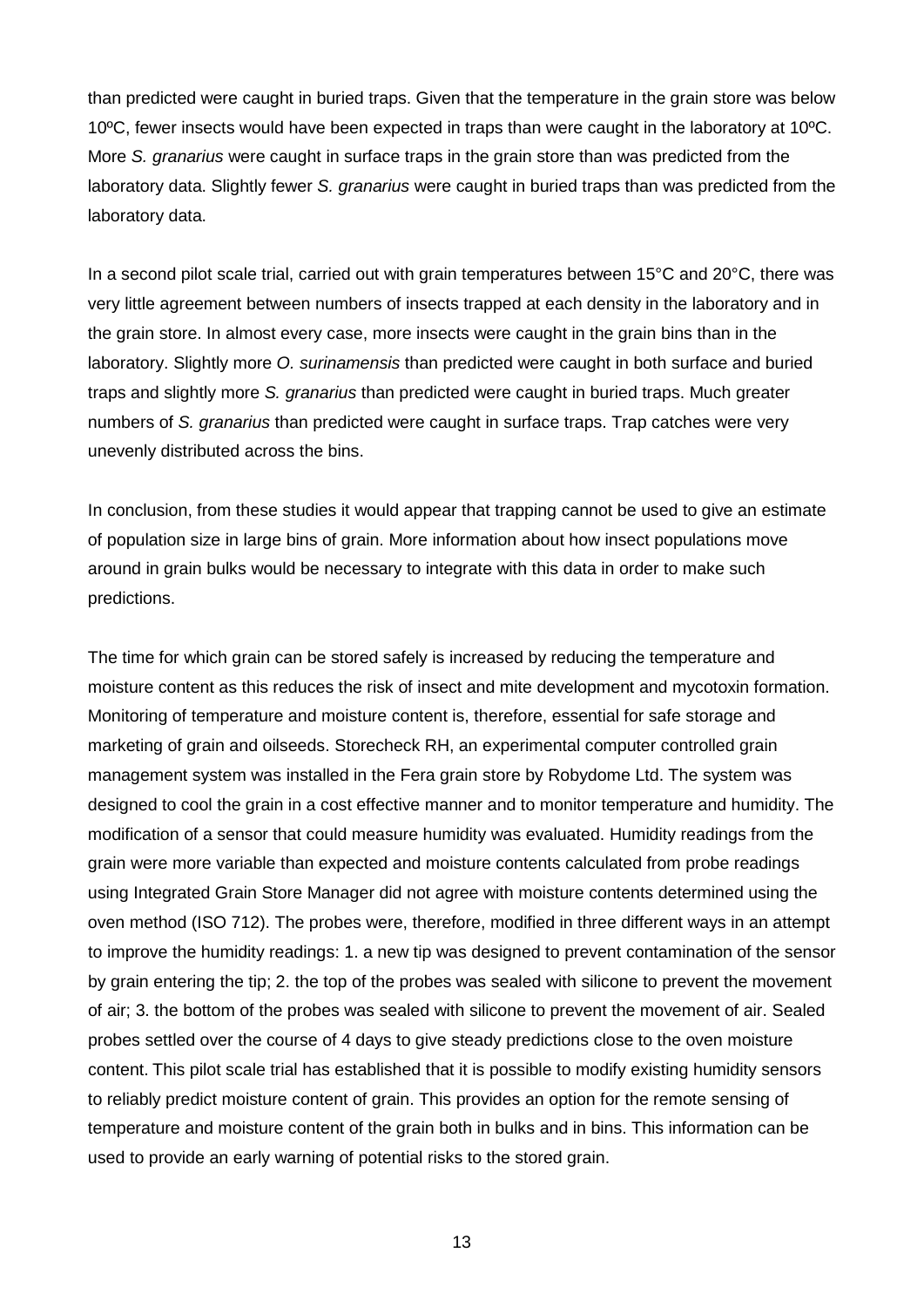Storage pests are often associated with fungi either because they feed on them or because they exist under similar conditions. They are acknowledged to be potential transmission sources for fungal infection and may, therefore, spread mycotoxin-producing fungi throughout stores. In this project, the natural fungal load carried externally and internally by storage insects and mites was determined. In addition, the ability of storage insects and mites to vector mycotoxin-producing fungi was evaluated. The results of these experiments indicated that not only do pests originating from storage facilities harbour mycotoxin-producing fungi on their external surfaces, but that they are also able to vector these fungi from contaminated to uncontaminated grain. Stored grain pests were found to acquire, retain and transmit micro-organisms within a column of wheat. Therefore, not only are stored grain pests important contaminants in post-harvest commodities affecting quality and value, but they are also potential vectors of micro-organisms and associated toxins, making their presence within a store increasingly important.

## **2.4. Objective 4: Validation of the integrated approach by using data from quantitative hazard analysis to produce new guidelines on best storage practice.**

Based on the knowledge obtained from the previous objectives and existing knowledge, an HACCP approach was defined to determine realistic hazards and effective control measures in the storage process. It was planned that the approach would be validated at various commercial sites and comparisons made with existing practices. Unfortunately, it was not possible to engage sufficient sites for this exercise, and as the robustness of current recommendations had been demonstrated within this project, this comparison was not carried out, with resources focusing on other areas of the project. Data was, however, collected from some participants on current practices used.

Once the HACCP approach had been established, the Grain Storage Guide was revised, new information added and recommendations updated to produce a new guide to best practice for the UK industry. The findings from this project and the HACCP approach described above were used for the production of a new Grain Storage Guide. The new guide, based on an HACCP approach, was launched in October 2011 with 30,000 copies produced. It is available electronically on the HGCA website [\(www.HGCA.com\)](http://www.hgca.com/) together with a more detailed description of the HACCP approach.

#### **2.5. Conclusion and recommendations**

This project has involved partners representing different sectors of the grain storage industry and has used a multi-disciplinary approach to establish best practice and provide written recommendations for the industry as a whole. This approach has ensured that the findings are